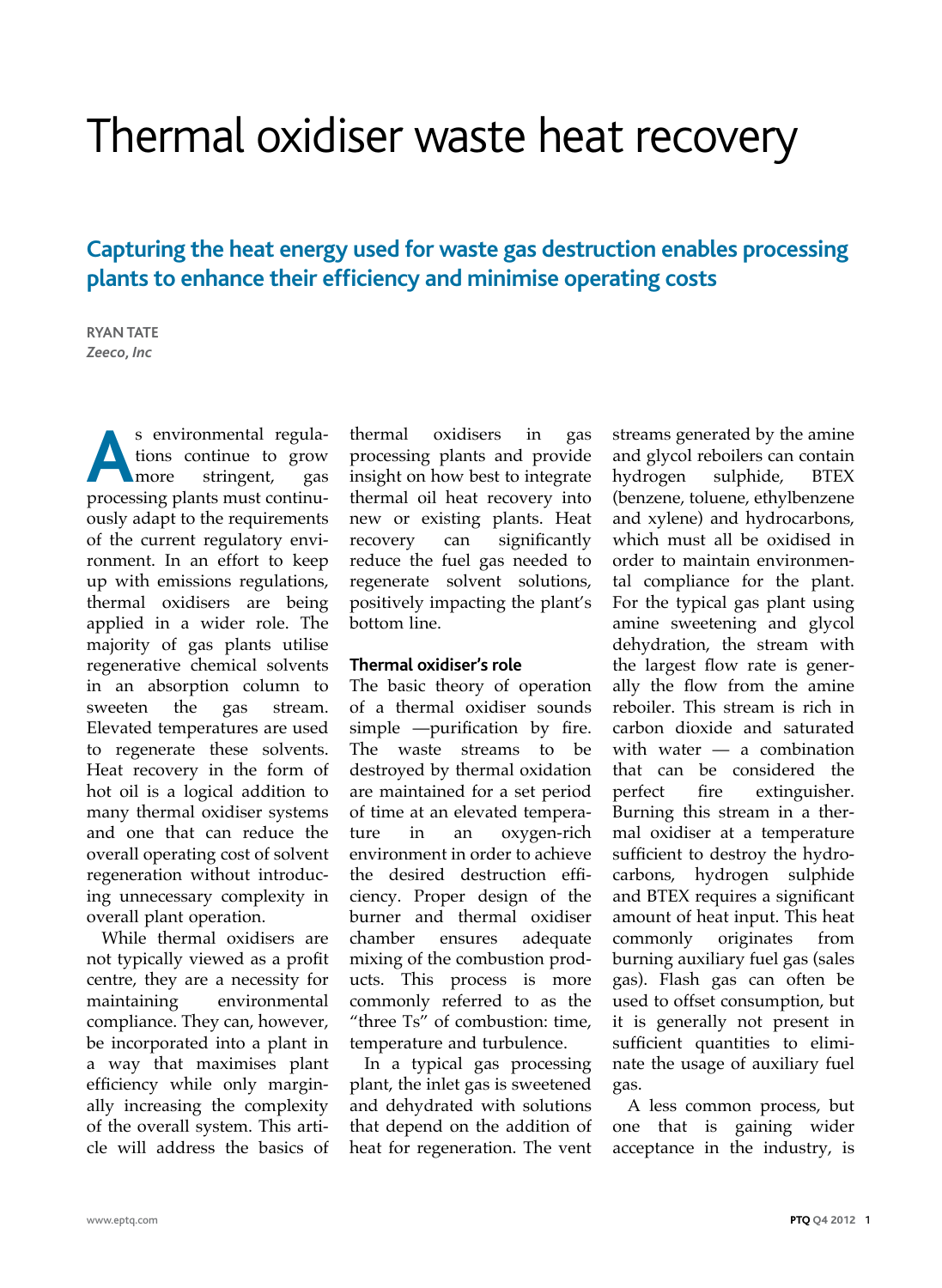the use of membrane technology to separate carbon dioxide from the inlet gas. This technology presents its own challenges, as the permeate gas from this process contains a significant amount of hydrocarbons, which represent a source of heating value that can be returned to the process, provided they can be burned effectively. This separation process employs a special selective membrane that allows the more permeable components of the inlet stream (carbon dioxide) to pass rapidly to the lower pressure side of the membrane. The slower components (methane) remain primarily in the residue gas. Both single- and two-stage membrane systems can be employed in a gas processing facility.

A single-stage membrane process may be insufficient to remove all of the carbon dioxide and water vapour from the inlet stream. In these particular situations, one option is to employ a hybrid system, where amine and glycol units are installed downstream of the primary membrane system to meet the sales gas specifications. In cases where a single- or two-stage membrane system is sufficient to meet sales gas specifications without any additional downstream dehydration or sweetening, some form of permeate off-gas must still be destroyed in a thermal oxidiser.

#### **Role of heat recovery in thermal oxidiser operation**

The common element in the gas sweetening processes described is that in order to maintain compliance with environmental regulations, the



**Figure 1** Vertical direct-fired thermal oxidiser

associated waste streams must<br>be destroyed. The energy be destroyed. The energy required to achieve proper destruction does not have to go to waste, however. Heat recovery through the use of a heat transfer fluid represents a valuable method to minimise the commercial impact of thermal oxidiser operation. Implementation of these technologies in a gas processing plant makes good business sense and demonstrates a commitment to minimising the environmental impact of the overall operation.

The use of heat transfer fluids in gas plants for the purpose of regenerating solvents is very common. In most applications, a fired heater is used to heat the circulating oil in the plant.

Thermal oil heat exchangers can be added to thermal oxidisers to offset the duty required from the fired heater. In certain applications, thermal oil heat exchangers may be able to replace the fired heater entirely. The thermal oil heat exchanger incorporated in the thermal oxidiser system shares its basic design with the convection coil commonly applied in fired heater applications. Plant effi-<br>ciency and flexibility are ciency and flexibility are enhanced while commonality is maintained to the maximum extent.

There are several ways to incorporate this capability in a thermal oxidiser and the best solution depends upon the overall process and the amount of operational flexibility desired.

# **Thermal oxidiser heat recovery: theory of operation**

**Direct-fired or "straight through" design**

The simplest application of thermal oil heat recovery in a thermal oxidiser is the directfired or "straight through" design. In this system (see Figure 1), the entire volume of flue gas generated by the thermal oxidiser passes through the coil. These units can be oriented vertically or horizontally, with the deciding factors usually being the available plot space and the size of the heat transfer coil. The vertical orientation is often attractive due to the smaller plot space required and the cost savings associated with the smaller vent stack mounted on the outlet of the coil. Most plants are already accustomed to accessing and maintaining the elevated convection coils on fired heaters, so placing the oil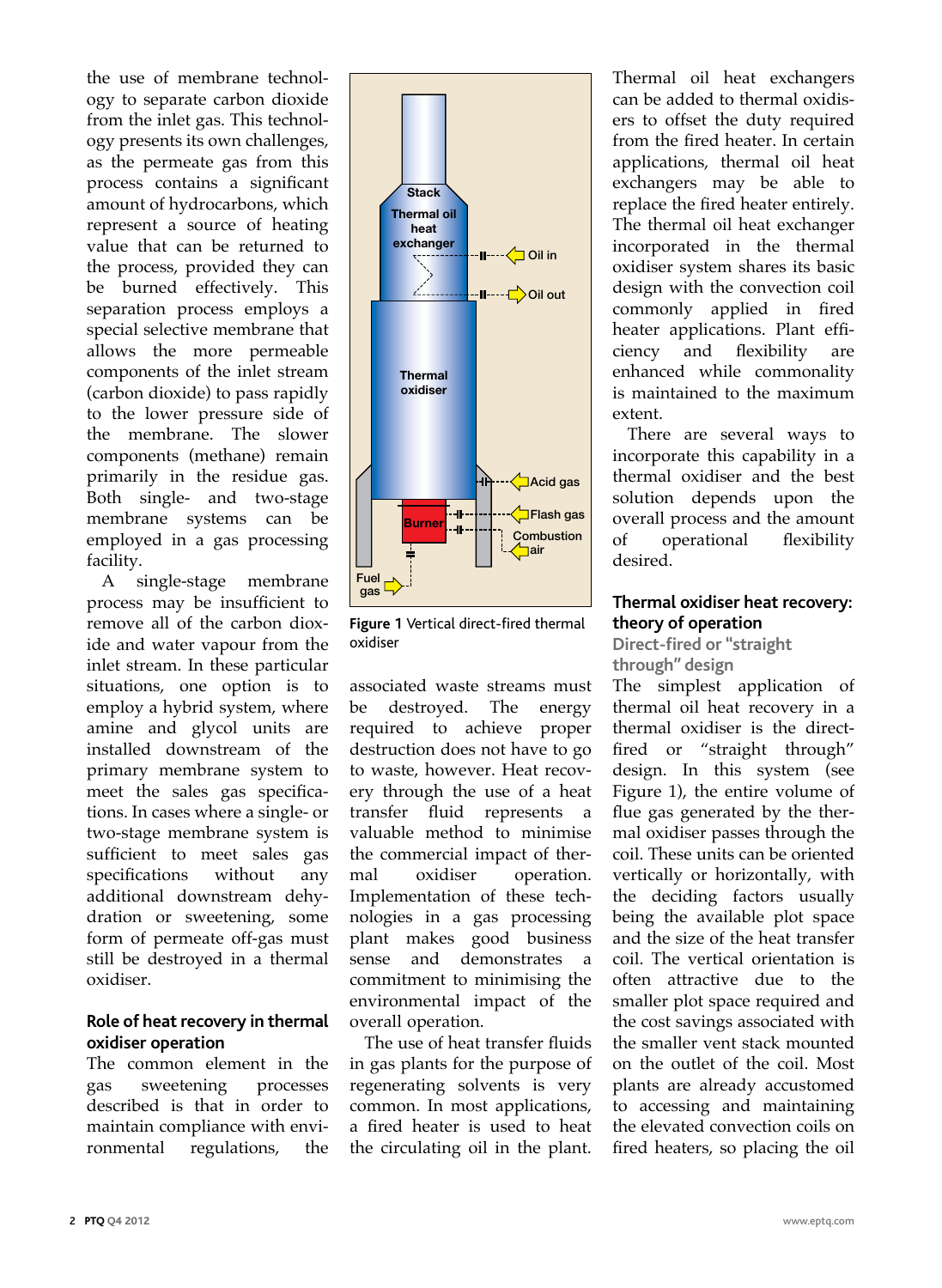coil at the outlet of a vertical unit does not usually pose an additional hardship.

For larger gas plants, a horizontal thermal oxidiser with the heat transfer coil located at grade is the preferred orientation due to the coil's size and easy access. While horizontal systems require a separate standalone vent stack, the stack generally represents a much smaller percentage of the overall equipment cost due to the larger size of the thermal oxidiser and coil.

#### **Advantages**

The advantages of the directfired approach are readily apparent. The system is very<br>simple, with a minimum simple, with a minimum amount of additional equipment required when compared to a basic thermal oxidiser design. Since all of the flue gas passes through the coil, the maximum amount of heat can be recovered subject only to the constraints of the thermal oil outlet temperature and any sulphur dew point issues. This makes the direct-fired design in the vertical orientation very cost effective from a capital equipment standpoint. The direct-fired configuration also offers advantages when overfiring the thermal oxidiser burner. For instance, the thermal oxidiser can be designed to fire excess fuel gas and air to supplement the waste gas duty in the thermal oxidiser coil to provide additional flexibility. This is especially helpful for cases where the flow from the amine reboiler vent may be temporarily routed to the flare. In these cases, an increase in the burner firing rate can compensate for the loss of mass



**Figure 2** Vertical extractive thermal oxidiser

flow from the amine reboiler vent to maintain a reasonable duty in the coil. The additional cost to increase the capacity of the combustion air fan and burner is relatively small when compared with the overall cost of the equipment and the additional flexibility it provides.

#### **Application**

Direct-fired systems are best applied in series with the direct-fired heater. First, the oil is heated by coil in the thermal oxidiser, with the oil generally flowing at a constant rate. The oil outlet temperature is allowed to fluctuate based on the duty generated in the thermal oxidiser. The oil then continues to the fired heater, where the desired outlet temperature is achieved through modulation of the heater's firing rate. The fired heater can be designed to generate enough duty to operate the entire plant at a reasonable throughput. thermal oxidiser offsets the required duty in the heater and this saves fuel gas by reducing the heater firing rate. While it is tempting to eliminate the fired heater entirely in this application, this action is at the expense of overall plant flexibility. Through careful planning of the hot oil circuit, such configurations are possible, but careful attention should be paid to the possible limitation of plant flexibility in various modes of operation. The thermal oxidiser is first and foremost a tool for waste destruction. Upstream process upsets generally find their way to the thermal oxidiser in one form or another, and it is helpful to have the fired heater available as a constant source of heat input that is not subjected to the potential fluctuations of the waste stream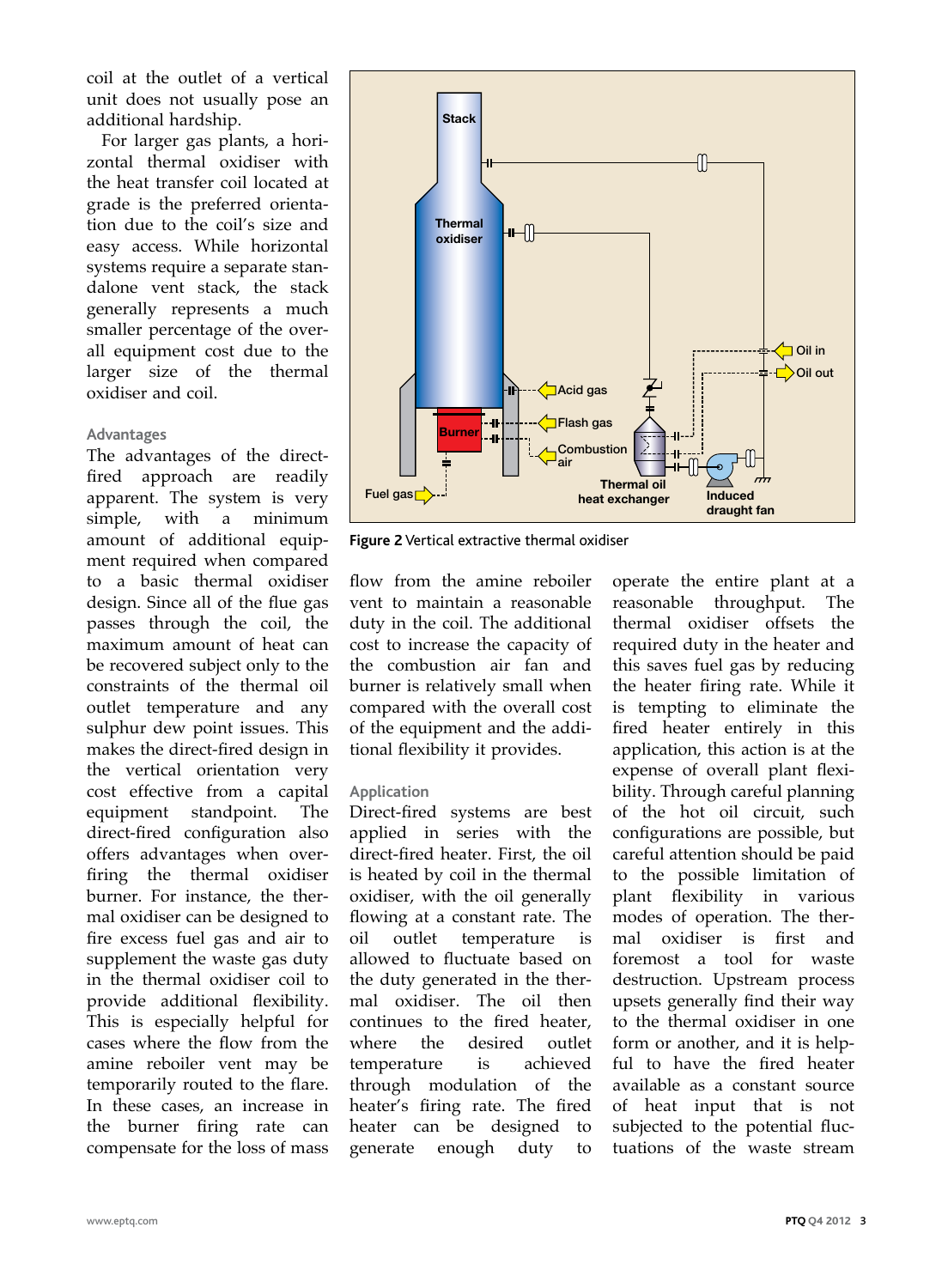flow rates and compositions.

# **Indirect or "extractive" design: theory of operation**

An alternative to the directfired approach is the extractive system. In this type of system (see Figure 2), the coil is located outside of the main flue gas path. The flue gases are pulled across the coil though a system of refractory lined duct work using an induced draft fan. The slipstream of flue gas is pulled from the main thermal oxidiser chamber and passed across the coil. The induced draft fan is located downstream of the coil, where it is protected from the high temperature of the flue gas. Through design of the coil and by maintaining flow rates in the proper operational range,<br>outlet temperatures downtemperatures do<br>of the coil stream of the coil are maintained in a range that does not jeopardise the overall reliability of the induced draft fan. After the flue gas passes through the induced draft fan, the cooled gases are returned to the thermal oxidiser chamber near the outlet, where they mix with the main flue gas stream prior to being exhausted to the atmosphere.

# **Advantages**

The extractive configuration is an especially attractive option when the hot oil duty required from the coil is much smaller than the available duty present in the flue gas. The induced draft fan can be operated by variable frequency drive and set to only draw the required amount of flue gas across the coil. This allows for precise control of the total duty recovered in the coil. The extractive system can be used in vertical

and horizontal configurations. Vertical units are attractive due to the reduced plot space requirements coupled with the convenience of having the coil located at grade.

By using an isolation damper in the inlet ducting of the coil, the coil can be completely isolated from the flue gas flow, allowing for easy maintenance and inspection without the need to take the entire thermal oxidiser off-line. The ability to isolate the coil also offers advantages during start-up and commissioning. Basic commissioning and refractory dry-out for the main thermal oxidiser chamber can be conducted even if the oil circuit has yet to be commissioned.

# **Application**

Extractive systems offer exceptional flexibility, especially flexibility, when other sources of thermal oil heating sources are limited. The additional control provided by the induced draft fan allows for very precise regulation of the oil outlet temperature, even when faced with fluctuating waste flow rates.

Extractive systems are popular in gas plants utilising membrane technology. Due to the relatively high hydrocarbon content in the permeate gas from the membrane system, the available heat duty from the flue gas is often much greater than that which is needed to be returned to the plant. A thermal oil heat exchanger placed directly in the flue gas path would generate more duty than could be effectively returned to the plant, since the oil circulation rate required to prevent degradation of the oil places constraints on the coil design.

Hybrid plants using a singlestage membrane with<br>downstream amine treating downstream generate permeate gas with a hydrocarbon content, providing a large amount of available energy for solvent regeneration. While the hydrocarbon content in the single-stage permeate is significant, it is still too lean to be used as a conventional fuel and must be burned in a specially<br>designed thermal oxidiser. designed Thermal oil heat recovery can then be incorporated downstream of the oxidiser to meet or supplement the required reboiler duty.

In cases where the inlet gas may contain heavier hydrocarbons  $(C_6^+)$  or BTEX, gases that are known to be detrimental to membranes, molecular sieve units are commonly used upstream of the membranes to<br>remove these components. remove these components. Molecular sieves require peri-<br>
odic regeneration. Heat regeneration. recovery incorporated in the thermal oxidiser can be used for this purpose as well as for any inter-stage heating required in two-stage membrane systems. Due to the intermittent nature of molecular sieve regeneration, the extractive system provides the flexibility to meet the changing heating demands during the regeneration cycles.

# **Reliability**

The added efficiency and cost savings associated with incorporating thermal oil heating in the oxidiser also comes with an additional focus on the reliability of the oil circulation system. Constant oil flow is a requirement to avoid high film temperatures that can degrade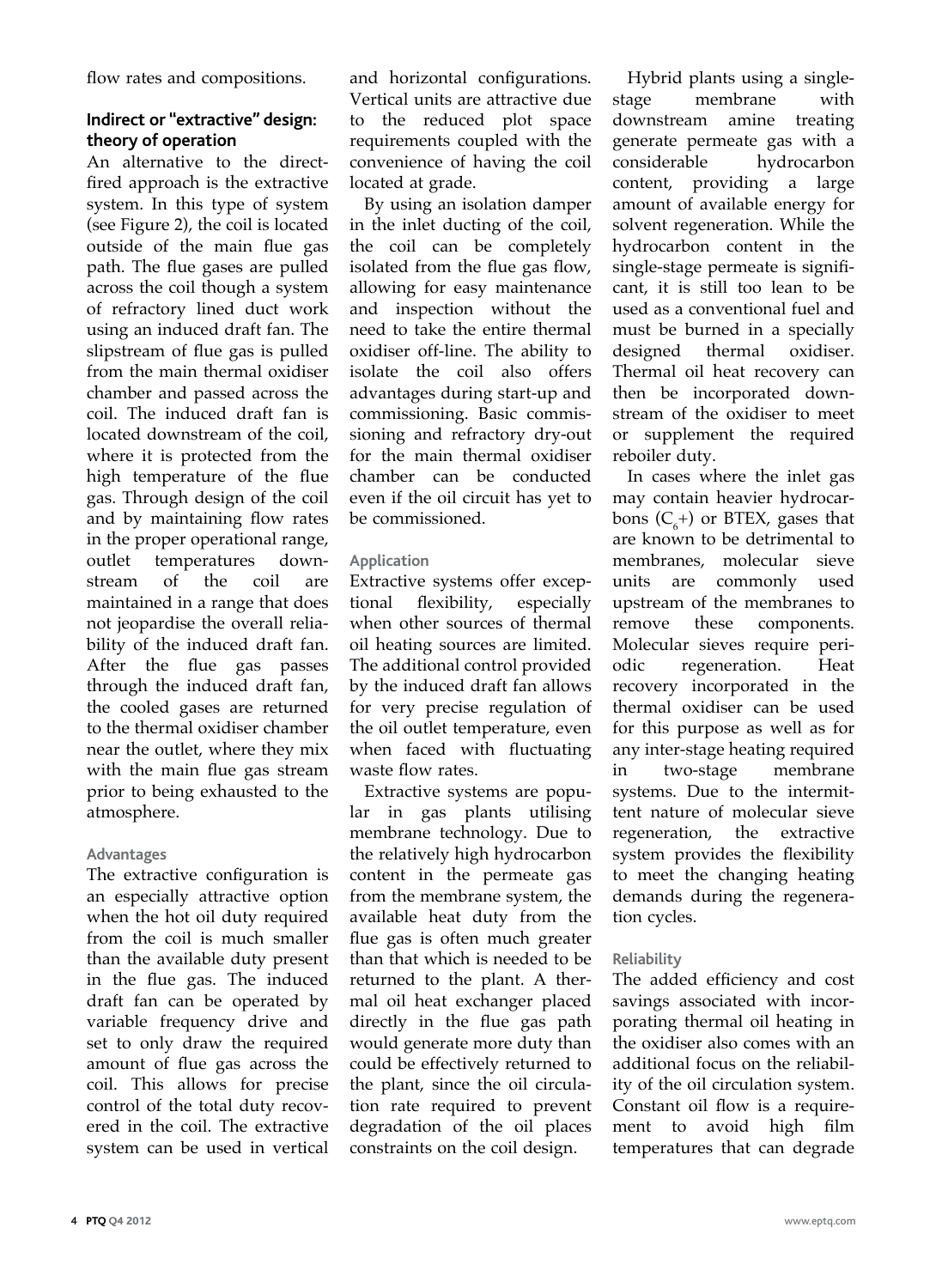the heat transfer fluid. The thermal oxidiser safety system incorporates additional permissives that ensure that oil flow is maintained at all times during operation. For directfired systems, oil flow must be established through the coil before starting the thermal oxidiser and a minimum flow must be maintained at all times. The firing rate of the thermal oxidiser burner is correlated with the waste flow rates rather than the outlet temperature of the oil, so this limits the ability to modulate the burner firing rate to regulate oil temperature. Oil outlet temperature is monitored by the thermal oxidiser control system to ensure that it remains within acceptable limits. Overall, the reliability of the hot oil circulation system is paramount for any gas processing plant, regardless of whether the thermal oxidiser is part of the system. The most critical aspect of integrating a thermal oxidiser into the hot oil system is a thorough understanding of the basic thermal oxidiser control system and how it will respond to insufficient oil flow.

#### **Economics**

The economics of the application of heat recovery in a thermal oxidiser are very simple. The thermal oxidiser must be operated to maintain environmental compliance. The amount of heat recovered offsets the fuel consumed elsewhere in the process. The payback period depends on the operator's cost for fuel compared with the additional cost of adding the heat recovery unit. Generally, in most applications, the payback



**Figure 3** 3D model of a direct-fired thermal oxidiser

period is less than one to two years.

#### **Case studies**

In the following case studies, specific examples of both types of thermal oil heat recovery configurations are examined to provide more insight on specific applications.

# **Case 1: 9.37 MMNm3 /day cryogenic plant**

This Western US cryogenic plant is designed for maximum ethane recovery and an inlet gas flow rate of 9.37  $M/MNm^3/$ day. Molecular sieves are used for dehydration of the inlet gas. As Figure 3 shows, the thermal oxidiser is a direct-fired vertical design. The main waste flow originates from the amine reboiler vent gases, along with a significant amount of flash gas that offsets the total burner fuel gas consumption. The balance of fuel gas comes from residue gas. The plant utilises a common heating oil header. Other heat inputs to the system include a conventional fired heater, along with waste heat recovery units installed on the exhaust of two turbine generators. Installing a control valve in series with each heat source and the common heating medium header provides additional flexibility. This allows the plant to modulate the flow of thermal oil to the thermal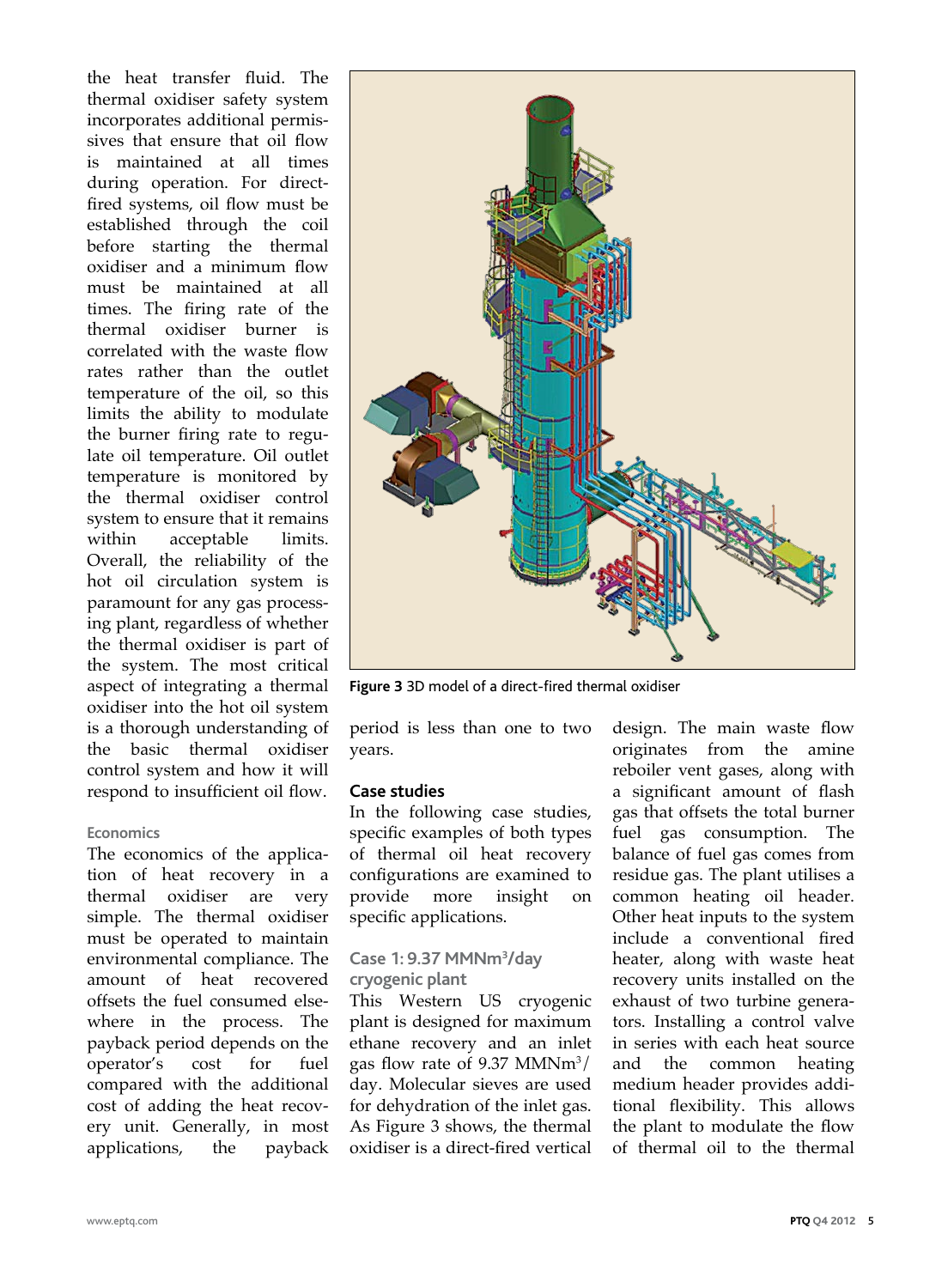

**Figure 4** 3D model of an extractive system thermal oxidiser

oxidiser coil to achieve a desired outlet temperature. This flow rate is established within a predefined range calculated to ensure that maximum film temperature limitations are not exceeded for any operating condition. An air cooler is installed in the system

to allow for heat rejection to the atmosphere in cases where total heat generation exceeds plant capacity.

The capability of the thermal oxidiser burner to accommodate both flash gas and residue gas allows the plant the ability to generate a significant portion of the total heat duty required at a very low cost. The maximum amount of flash gas is routed to the thermal oxidiser to be combusted in the burner until the thermal oxidiser reaches a specific temperature set point, at which point excess flash gases are flared.

# **Case 2: 2.28 MMNm3 /day membrane plus amine hybrid plant**

Based in Southeast Asia, this hybrid membrane plus amine plant operates in a gas field with a high carbon dioxide<br>content. The single-stage single-stage membrane system performs the primary sweetening of the high<br>carbon dioxide inlet gas dioxide inlet<br>
nately 38% (approximately 38% by volume). The permeate gas from the membrane skid along with the acid gas from the amine reboiler are destroyed in the thermal oxidiser. At maximum flow rates, the total heat release of the permeate gas, acid gas and fuel gas are approximately 50.4 MMkcal/h. Of that total, only 3.9 MMkcal/ h of heat energy is required for the amine reboiler. This heat energy is recovered by an extractive system (see Figure 4) to allow the flexibility of operating the thermal oxidiser at high throughputs without jeopardising the thermal transfer oil due to high film temperatures. This also provides the plant the flexibility to handle varying compositions in the permeate gas stream without significantly impacting the operation of the thermal oil heat exchanger. An air cooler is not required by this system, as the heat recovery coil can be completely isolated from the system when heat recovery is not required.